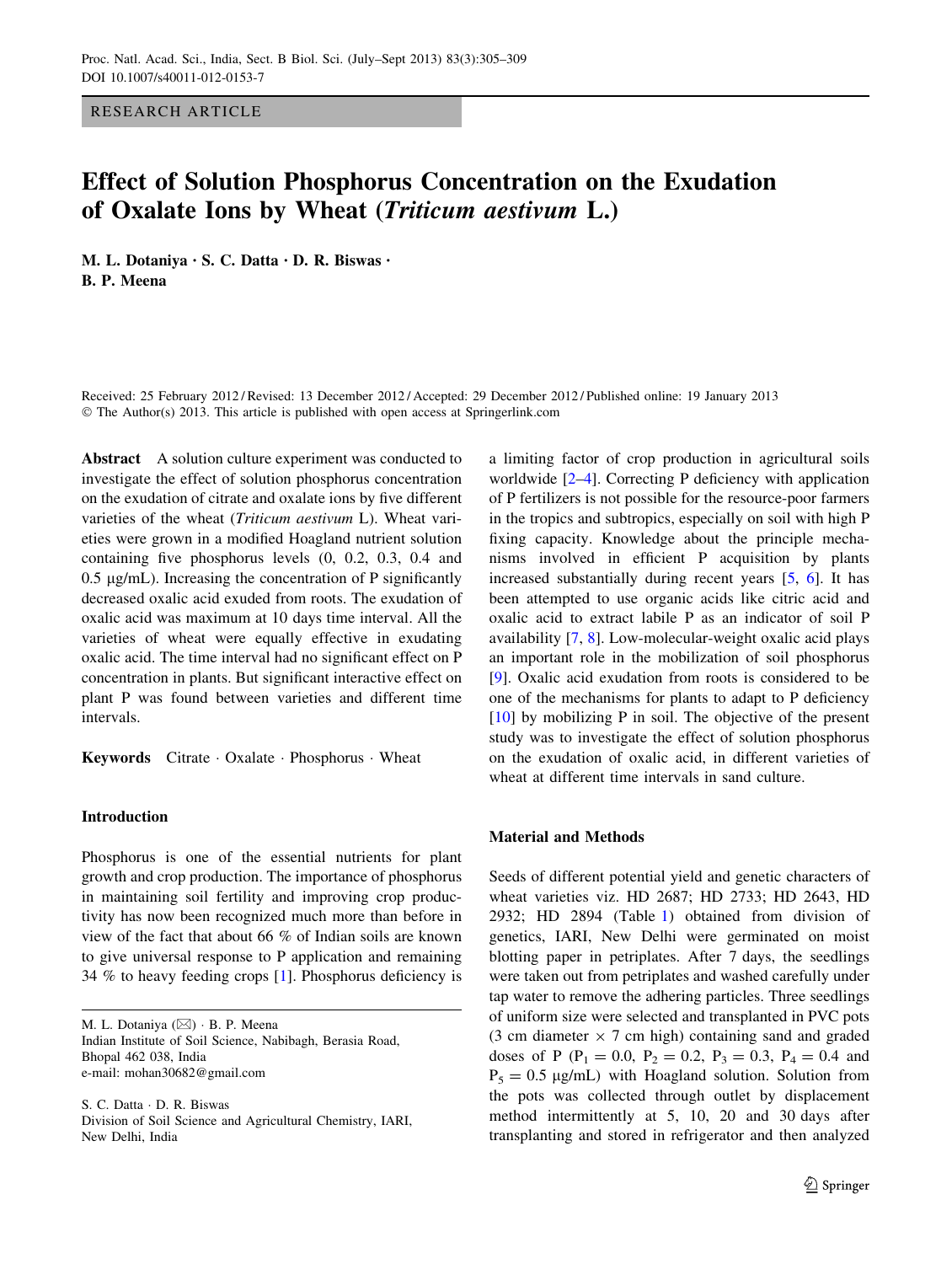| Variety | Characteristics                                                                                                                                                                                                                                                                                                                                                                             |
|---------|---------------------------------------------------------------------------------------------------------------------------------------------------------------------------------------------------------------------------------------------------------------------------------------------------------------------------------------------------------------------------------------------|
| HD 2687 | It is called Shresth. Released by IARI New Delhi, timely sown variety. Irrigated conditions of NWPZ region. It is bread wheat<br>variety suitable for North Western Plains Zone, normal sown. The average yield varies 38.2–41.9 q/ha.                                                                                                                                                      |
| HD 2733 | Bread wheat, North Eastern Plains Zone, normal sown. The average yield of HD 2733 is varies 40.0–42.2 q/ha.                                                                                                                                                                                                                                                                                 |
| HD 2643 | Bread wheat, North Eastern Plains Zone, late sown variety. The average yield varies 39.5–41.3 q/ha.                                                                                                                                                                                                                                                                                         |
| HD 2932 | It is called wheat PUSA 111. The variety HD 2932 has proved to be the most widely adapted and stable variety in the entire area<br>falling in the central and peninsular parts of the country and exhibits high magnitude of adult plant resistance to leaf and stem<br>rust diseases. The average yield of HD 2932 is 42.0 and 43.3 q/ha in central zone and peninsular zone respectively. |
| HD 2894 | High yielding variety for NCR Delhi. It is developed by IARI New Delhi. Average yield of 5.2 t/ha. Protein content of 12.9 %,<br>high gluten score, and good chapatti making. It is a replacement for PBW 343.                                                                                                                                                                              |

<span id="page-1-0"></span>Table 1 Potential yield and genetic characters of the varieties

for citrate and oxalate ions with HPLC (Water 600 controller as a Water's USA) using a PDA detector. At each time interval, plants were harvested, oven dried at 70  $^{\circ}$ C and analyzed for P concentration by yellow color method [\[11](#page-3-0)]. Statistical analysis was done for factorial Complete Randomized Design [\[12](#page-3-0)] During the experiment temperature was maintained between 21.5 and 39.8  $^{\circ}$ C and relative humidity between 51 and 90 %.

# Results and Discussion

#### Oxalic and Citric Acids

The data on the organic acids revealed that wheat varieties exuded only oxalic acid. No citric acid was exuded. The concentration of oxalic acid decreased with the increasing level of phosphorus.  $P_1$  recorded the highest concentration of oxalic acid (1.88  $\mu$ g/mL) and was followed by P<sub>2</sub> (1.56  $\mu$ g/mL), P<sub>3</sub> (1.33  $\mu$ g/mL), P<sub>4</sub> (1.24  $\mu$ g/mL) and P<sub>5</sub>  $(1.20 \mu g/mL)$ . The varieties did not show any significant effect on exudation of oxalic acid but, their interactive effect with levels of phosphorus concentration was significant (Table 2). It was maximum  $(2.79 \text{ µg/mL})$  in case of  $P_1$  (0 µg/mL) treatment with variety HD 2932 and minimum (0.84  $\mu$ g/mL) in P<sub>4</sub> (0.4  $\mu$ g/mL) with variety HD 2733.

It is known that low molecular oxalic acid is secreted from plant roots in P deficient soil conditions and it is one of the mechanisms for plants to adapt to P deficiency [\[13](#page-3-0)]. Several studies have suggested that the exudation of organic acids by plant roots might be a physiological adaptation rather than a passive response of plants to P deficiency [\[14](#page-3-0)]. It has been postulated that increased exudation was due to increased membrane permeability induced by decrease in phospholipids in P deficient roots [\[15](#page-3-0)]. If this is true, then greater the degree of P starvation, the greater the amount of root exuded organic acids that would be expected. The addition of inorganic P to starved roots results in both depolarization of the plasma membrane and acidification of the cytoplasm by secretion of low molecular organic acids [[16\]](#page-3-0). Present results have confirmed this hypothesis. Addition of P to the nutrient solution significantly decreased the exudation of oxalic acid. The exudation of oxalic acid was maximum  $(1.59 \mu g/mL)$  at 10 days time interval, followed by 20 days time interval, while the least concentration  $(1.15 \text{ µg/mL})$  was measured at 30 days time interval. The interactions between levels of phosphorus in solution and time interval were not significant (Table [3\)](#page-2-0). Between 10 and 25 days after germination of wheat crop, root and shoot growth accelerated secretion of more amounts of organic substances, which enhanced microbial activity releasing more amount of photosynthate in the soil through roots [\[17](#page-3-0)]. It is largely accepted that up to

| Table 2 Effect of P                |
|------------------------------------|
| concentration in solution and      |
| different varieties on oxalic acid |
| $(\mu g/mL)$ exudation during sand |
| culture                            |
|                                    |

| Variety         | Phosphorus concentration $(\mu g/mL)$ |            |                           |            |            | Mean |
|-----------------|---------------------------------------|------------|---------------------------|------------|------------|------|
|                 | $P_1(0.0)$                            | $P_2(0.2)$ | $P_3(0.3)$                | $P_4(0.4)$ | $P_5(0.5)$ |      |
| HD 2687         | 2.08                                  | 1.71       | 0.88                      | 0.91       | 1.46       | 1.41 |
| HD 2733         | 0.99                                  | 1.40       | 1.79                      | 0.84       | 1.23       | 1.25 |
| HD 2643         | 1.22                                  | 1.79       | 1.21                      | 1.43       | 0.94       | 1.32 |
| HD 2932         | 2.79                                  | 1.49       | 1.68                      | 1.49       | 1.34       | 1.76 |
| HD 2894         | 2.30                                  | 1.40       | 1.09                      | 1.52       | 1.01       | 1.46 |
| Mean            | 1.88                                  | 1.56       | 1.33                      | 1.24       | 1.20       |      |
| LSD $(P < .01)$ | $Variety = NS$                        | $P = 0.60$ | Variety $\times$ P = 1.18 |            |            |      |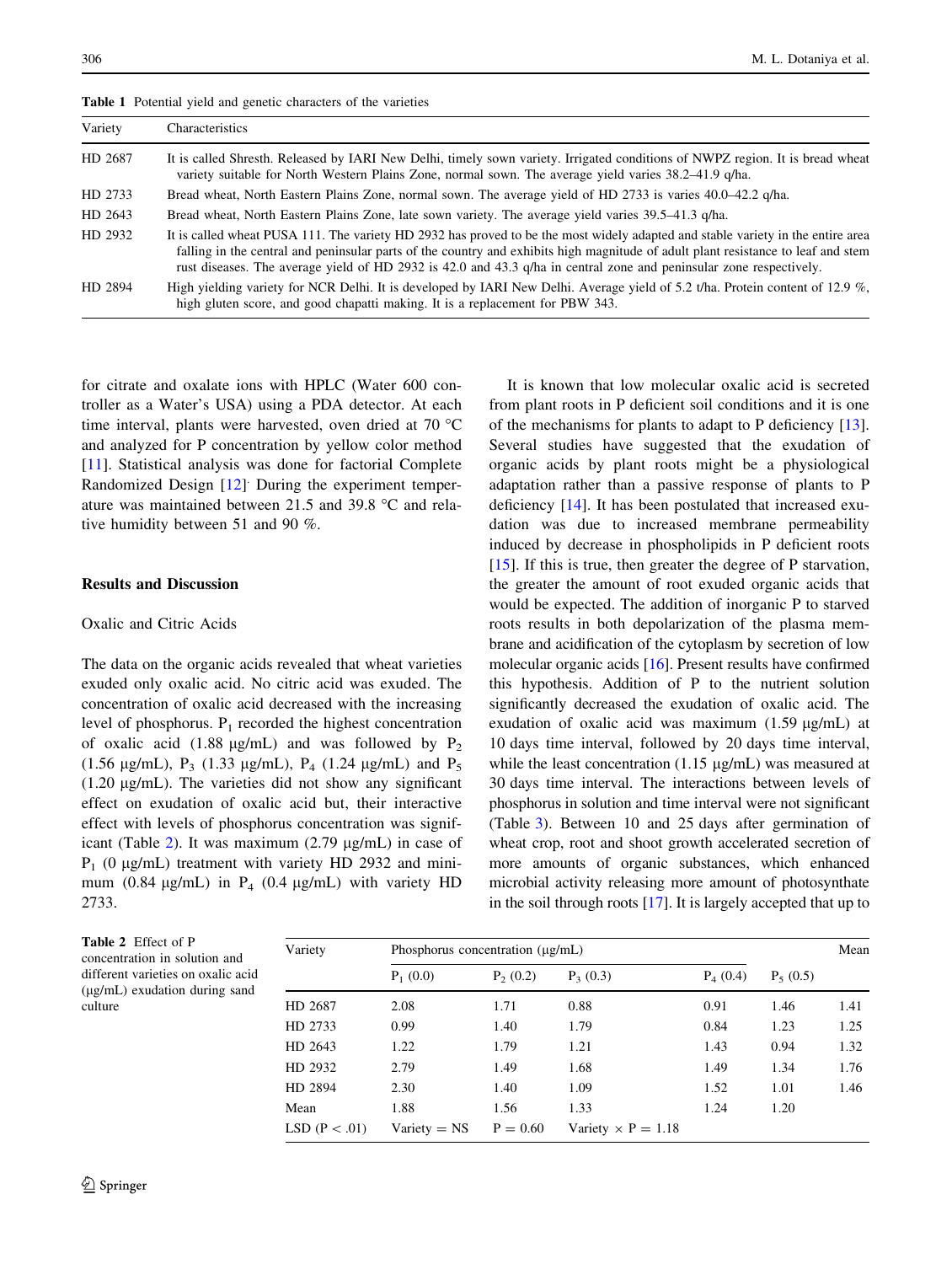<span id="page-2-0"></span>

| <b>Table 3</b> Effect of P<br>concentration in solution and        | P concentration $(\mu g/mL)$ | Time interval (days) |      |      |      | Mean |
|--------------------------------------------------------------------|------------------------------|----------------------|------|------|------|------|
| time interval on oxalic<br>$\alpha$ ( $\mu$ g/mL) exudation during |                              |                      | 10   | 20   | 30   |      |
| sand culture                                                       | $P_1(0)$                     | 1.84                 | 1.67 | 2.57 | 1.42 | 1.88 |
|                                                                    | $P_2(0.2)$                   | 2.07                 | 1.39 | 1.65 | 1.12 | 1.56 |
|                                                                    | $P_3(0.3)$                   | 1.18                 | 1.83 | 1.33 | 0.97 | 1.33 |
|                                                                    | $P_4(0.4)$                   | 1.23                 | 1.73 | 0.10 | 0.10 | 1.24 |
|                                                                    | $P_5(0.5)$                   | 1.12                 | 1.36 | 1.09 | 1.21 | 1.20 |
|                                                                    | Mean                         | 1.49                 | 1.59 | 1.52 | 1.15 |      |

LSD (P < .05)  $P = 0.60$  Time interval = 0.38 P  $\times$  time interval = NS

20–30 % of total C assimilated by higher plants is released in the rhizosphere as diverse exudates including respired  $CO<sub>2</sub>$  [[18\]](#page-4-0).

#### Phosphorus Concentration in Plants

The concentration of P in plant tissue increased with increased level of applied P (Table 4). In case of  $P_1$ , it was 0.157 % while in case of  $P_5$ , was 0.169 %. Different time interval had no significant effect on P concentration in plants, while the interaction effect between phosphorus concentration and time intervals was significant. The concentration of P was maximum (0.204 %) at 5 days time interval in the treatment  $P_4$  while it was minimum (0.105 %) at 5 days time interval in  $P_3$  (0.3  $\mu$ g/mL). Increasing phosphorus concentration in soil solution enhanced the P uptake in crop plants. It might be due to more availability of labile phosphorus in soil solution [\[19](#page-4-0)]. More addition of inorganic P fertilizers at the period of vigorous growth of crop plant, directly enhanced the nutrient concentration in plant [[20\]](#page-4-0). The concentration of P in different varieties was significant (Table [5](#page-3-0)). The lowest concentration was found in case of HD 2687 as 0.139 % while, highest in case of HD 2894 as 0.166 %. The interaction between phosphorus levels and varieties was also significant. The concentration of plant P was highest  $(0.193 \%)$  in variety HD 2643 in  $P_4$ , whereas lowest concentration (0.103 %) was seen in variety HD 2733 in  $P_2$ treatment. Phosphorus uptake by different varieties is

affected by genetic potential of the varieties [[21\]](#page-4-0) as well as concentration of phosphorus in solution [[20\]](#page-4-0). Transfer of inorganic P from the solution to the plant [[22\]](#page-4-0) involves a different set of thermodynamic parameters to those applying to the plasma membrane, mainly because of the millimolar concentrations in the cytoplasm and vacuoles [\[23](#page-4-0)]. The interaction between varieties and time interval was also found significant (Table [6](#page-3-0)). Maximum P-concentration (0.197 %) was recorded after 10 days time interval and minimum (0.129 %) after 30 days time interval in variety HD 2894. Different varieties having different genetic potential and biochemical reaction respond to particular ions from soil solution. In the present experiment, plant P concentration was improved substantially by the addition of P to the nutrient solution. This is due to the fact that increase in P concentration in solution near the root surface, increases P uptake rate in accordance with Michaelis and Menten equation  $[24]$  $[24]$ . Application of P is beneficial to the growth of wheat plant both in the field as well as under glasshouse condition. Exudation of oxalic acid plays an important role in the mobilization of soil phosphorus and ultimately enhances the concentration of P in plants [[9\]](#page-3-0).

In conclusion, the present results suggest that the organic acid exudation from wheat crop roots follow the thumb rule of organic acid exudation under P stress conditions. It will be better if one identifies maximum exudation of oxalic acid at various time intervals and high organic acid exudation varieties in different crops, before

| P concentration $(\mu g/mL)$ | Time interval (days) |       |                                                     |       |                 |
|------------------------------|----------------------|-------|-----------------------------------------------------|-------|-----------------|
|                              |                      | 10    | 20                                                  | 30    |                 |
| $P_1(0)$                     | 0.159                | 0.173 | 0.158                                               | 0.138 | 0.157           |
| $P_2(0.2)$                   | 0.125                | 0.145 | 0.145                                               |       | $0.152$ $0.142$ |
| $P_3(0.3)$                   | 0.105                | 0.156 | 0.142                                               | 0.128 | 0.133           |
| $P_4(0.4)$                   | 0.204                | 0.151 | 0.152                                               | 0.134 | 0.160           |
| $P_5(0.5)$                   | 0.167                | 0.180 | 0.163                                               | 0.165 | 0.169           |
| Mean                         | 0.152                | 0.161 | 0.152                                               | 0.143 |                 |
| LSD ( $P < .05$ )            | $P = 0.029$          |       | Time interval = NS $P \times$ time interval = 0.041 |       |                 |

Table 4 Effect of P concentration in solution time interval on plant concentration  $(\%)$  during culture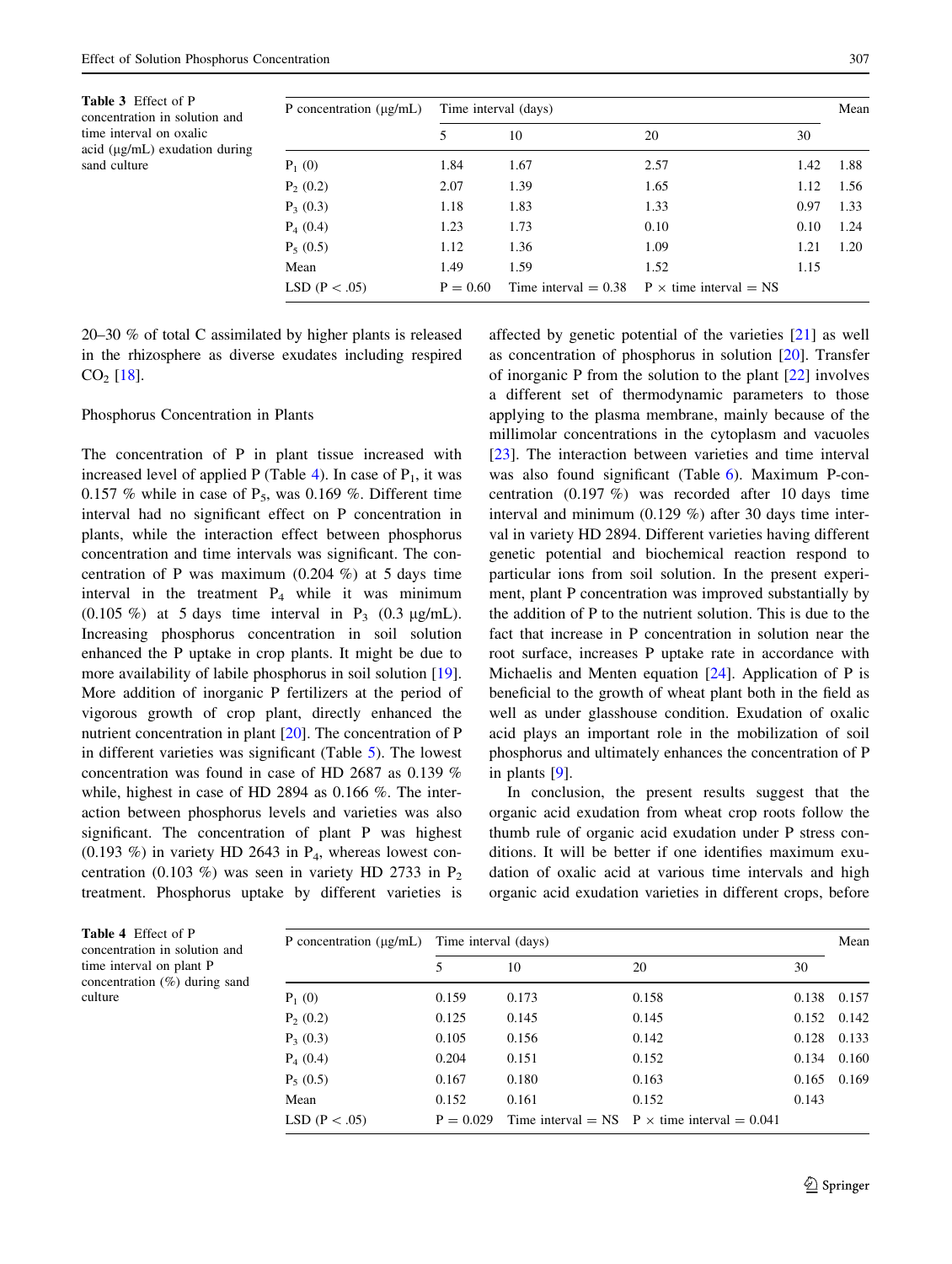<span id="page-3-0"></span>Table 5 Effect of P concentration in solution and different varieties on plant P concentration (%) in sand culture

| Variety           | Phosphorus concentration $(\mu g/mL)$ |             |                            |            |            |       |
|-------------------|---------------------------------------|-------------|----------------------------|------------|------------|-------|
|                   | $P_1(0.0)$                            | $P_2(0.2)$  | $P_3(0.3)$                 | $P_4(0.4)$ | $P_5(0.5)$ |       |
| HD 2687           | 0.151                                 | 0.139       | 0.120                      | 0.145      | 0.141      | 0.139 |
| HD 2733           | 0.158                                 | 0.103       | 0.132                      | 0.153      | 0.183      | 0.146 |
| HD 2643           | 0.153                                 | 0.154       | 0.126                      | 0.193      | 0.164      | 0.158 |
| HD 2932           | 0.173                                 | 0.151       | 0.141                      | 0.153      | 0.139      | 0.151 |
| HD 2894           | 0.150                                 | 0.161       | 0.146                      | 0.157      | 0.217      | 0.166 |
| Mean              | 0.157                                 | 0.142       | 0.133                      | 0.160      | 0.169      |       |
| LSD ( $P < .05$ ) | Variety = $0.285$                     | $P = 0.029$ | Variety $\times$ P = 0.045 |            |            |       |

Table 6 Effect of varieties and time interval on P concentration (%) during sand culture

| Variety | Time interval (days) |       |                                                                                         |                 |       |  |
|---------|----------------------|-------|-----------------------------------------------------------------------------------------|-----------------|-------|--|
|         | 5                    | 10    | 20                                                                                      | 30              |       |  |
| HD 2687 | 0.130                | 0.133 | 0.147                                                                                   | 0.147           | 0.139 |  |
| HD 2733 | 0.144                | 0.132 | 0.140                                                                                   | $0.167$ $0.146$ |       |  |
| HD 2643 | 0.170                | 0.179 | 0.149                                                                                   | 0.134 0.158     |       |  |
| HD 2932 | 0.164                | 0.164 | 0.138                                                                                   | 0.139 0.151     |       |  |
| HD 2894 | 0.153                | 0.197 | 0.185                                                                                   | 0.129 0.166     |       |  |
| Mean    | 0.152                | 0.161 | 0.152                                                                                   | 0.143           |       |  |
|         |                      |       | LSD (P < .05) Variety = 0.029 Time interval = NS Variety $\times$ time interval = 0.041 |                 |       |  |

applying P fertilizers accordingly. It will help to reduce the amount of P fertilizers application and secure the global food security.

Open Access This article is distributed under the terms of the Creative Commons Attribution License which permits any use, distribution, and reproduction in any medium, provided the original author(s) and the source are credited.

#### References

- 1. Ganeshamurthy AN, Manjaiaha KM, Subba Rao A (1998) Mobilization of nutrients in tropical soils through worm casting: availability of macronutrients. Soil Biol Biochem 30(13):1671–1676
- 2. Schneider KD, Van Straaten P, Mira de Orduña R, Glasauer S, Trevors J, Fallow S, Smith PS (2010) Comparing phosphorus mobilization strategies using Aspergillus niger for the mineral dissolution of three phosphate rocks. J Appl Microbiol 108:366–374
- 3. Taurian T, Anzuay MS, Angelini JG, Tonelli ML, Luduena L, Pena D, Inanez F, Fabra A (2010) Phosphate-solubilizing peanut associated bacteria: screening for plant growth-promoting activities. Plant Soil 329:421–431
- 4. Zhao X, Liu X, Guo C, Gu J, Xiao K (2012) Identification & characterization of microRNAs from wheat (Triticum aestivum L.) under phosphorus deprivation. J Plant Biochem Biotechnol. doi:[10.1007/s13562-012-0117-2](http://dx.doi.org/10.1007/s13562-012-0117-2)
- 5. Raghothama KG (1999) Phosphate acquisition. Ann Rev Plant Physiol Plant Mol Biol 50:665–693
- 6. Vashista P, Chaudhary N, Sharma CB (2006) Plant protein tyrosine phosphatases: an overview. Proc Natl Acad Sci, India Sect, B Biol Sci 76(3):207–215
- 7. Wang Y, He Y, Zhang H, Schroder J, Li C, Zhou D (2008) Phosphate mobilization by citric, tartaric and oxalic acids in a clay loam Ultisol. Soil Sci Soc Am J 72:1263–1268
- 8. Tabatabai MA, Bremner JM (1969) Use of p-nitrophenyl phosphate for assay of phosphatases activity. Soil Bio Biochem 1:301–307
- 9. Wei LL, Chen CR, Xu ZH (2009) The effect of low-molecularweight organic acids and in organic phosphorus concentration on the determination of soil phosphorus by the molybdenum blue reaction. Biol Fertil Soils 45:775–779
- 10. McDowell RW, Condron LM, Stewart I (2008) An examination of potential extraction methods to assess plant-available organic phosphorus in soil. Biol Fertil Soils 44:707–716
- 11. Jackson ML (1967) Soil chemical analysis. Prentice Hall of India Pvt. Ltd., New Delhi, pp 186–196
- 12. Gomez KA, Gomez A (1983) Statistical procedures for agricultural research, 2nd edn. John Wiley & sons Inc, New York
- 13. Jones DI, Darrah PR (1994) Role of root derived organic acids in mobilization of nutrients from rhizosphere. Plant Soil 166:247–257
- 14. Ohwaki Y, Hirata II (1992) Difference in carboxylic acid exudation among P- starved leguminous crops in relation to carboxylic acids contents in plant tissues and phospholipid level in roots. Soil Sci Plant Nutri 38(2):235–243
- 15. Graham JH, Leonard R, Menge JA (1981) Membrane mediated decrease in root exudation responsible for phosphorus inhibition of vasicular arbuscular mycorrhiza formation. Plant Physiol 68:548–552
- 16. Ullrich-Eberius C, Novacky A, van Bel A (1984) Phosphate uptake in Lemna gibba G1: energetics and kinetics. Planta 161:46–52
- 17. Ishikawa S, Adu-Gyamfi JJ, Nakamura T, Yoshihara T, Watanabe T, Wagatsuma T (2002) Genotypic variability in phosphorus solubilizing activity of root exudates by pigeonpea grown in lownutrient environments. Plant Soil 245(1):71–81